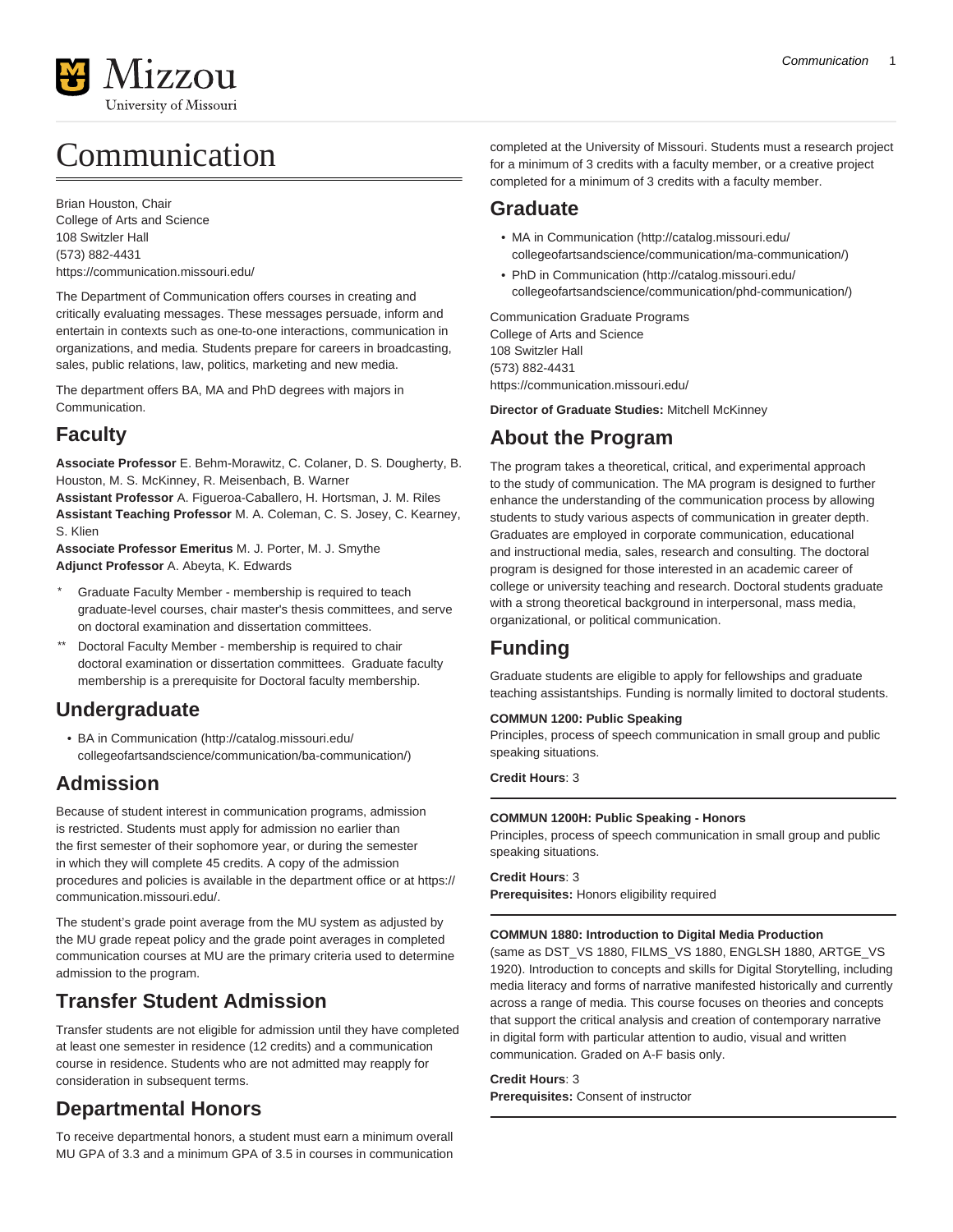University of Missouri

**177011** 

## **COMMUN 2100: Media Communication in Society**

An introduction to the development and impact of media communications and its technologies on American society. Emphasis on contemporary industry developments, their historical antecedents, as well as contemporary issues related to the influence and impact of media communication on society.

#### **Credit Hours**: 3

## **COMMUN 2100H: Media Communication in Society - Honors**

An introduction to the development and impact of media communications and its technologies on American society. Emphasis on contemporary industry developments, their historical antecedents, as well as contemporary issues related to the influence and impact of media communication on society.

#### **Credit Hours**: 3

**Prerequisites:** Honors eligibility required

#### **COMMUN 2200: Video Workshop: Sports Broadcast Production**

A hands-on workshop; students will learn live sports video production theory and techniques from Mizzou Athletics broadcast professionals. Students will participate in all phases of video production (camera operations, directing, graphics, video replay, and live audio production and digital editing) in a variety of live sports projects. The class will help produce games for SEC Network Plus. There is no requirement of previous production experience or course work. Graded on A-F basis only.

**Credit Hours**: 3

**Prerequisites:** Restricted to Communication majors

#### **COMMUN 2315: Basic Audio Production and Performance**

Radio speaking in varied types of programs; console operations, tape editing, microphone techniques.

#### **Credit Hours**: 3

**Prerequisites:** may be restricted to Communication majors only during early registration

## **COMMUN 2500: Introduction to Communication**

Introduction to the principles, theories, and professions of communication. Students may receive credit for COMMUN 2500 or COMMUN 3050/COMMUN 3050W, but not both.

#### **Credit Hours**: 3

#### **COMMUN 2530: Screenwriting I**

(same as FILMS\_VS 2530). Analyze various script formats and apply different writing techniques and styles to create screenplays and teleplays. Work inside a creative critique environment to craft vivid storytelling and character elements while developing viable loglines and pitches for their stories. Screenwriting concepts include the three-act structure and the timing and placement of plot points. Graded on A-F basis only.

#### **Credit Hours**: 3

**Prerequisites:** Instructor Permission

#### **COMMUN 2530H: Screenwriting I - Honors**

(same as FILMS\_VS 2530). Analyze various script formats and apply different writing techniques and styles to create screenplays and teleplays. Work inside a creative critique environment to craft vivid storytelling and character elements while developing viable loglines and pitches for their stories. Screenwriting concepts include the three-act structure and the timing and placement of plot points. Graded on A-F basis only.

#### **Credit Hours**: 3

**Prerequisites:** Instructor Permission. Honors eligibility required

## **COMMUN 2648H: Marginalization and the Media - Honors**

Communication 2648 Honors presents an overview of how social identities of marginalized groups are constructed within the broader media landscape. In particular it focuses on how the media, in various manners, represents marginalized groups in society. Further, it gives an effective overview of the effects of stereotypical imagery on viewers. However it also provides an introduction to the prosocial representations and effects across a variety of media. Graded on A-F basis only.

## **Credit Hours**: 3

**Prerequisites:** Honors eligibility required **Recommended:** COMMUN 2100H

## **COMMUN 2701: Topics in Communication - General**

Topics in Communication - General.

**Credit Hours**: 3

**Prerequisites:** may be restricted to Communication majors only during early registration

**COMMUN 2701H: Topics in Communication - General - Honors** Topics in Communication - General.

## **Credit Hours**: 3

**Prerequisites:** may be restricted to Communication majors only during early registration; Honors eligibility required

**COMMUN 2703: Topics in Communication - Behavioral Science** Topics in Communication - Behavioral Science.

#### **Credit Hours**: 3

**Prerequisites:** may be restricted to Communication majors only during early registration

## **COMMUN 2703W: Topics in Communication - Behavioral Science - Writing Intensive**

Topics in Communication - Behavioral Science.

#### **Credit Hours**: 3

**Prerequisites:** may be restricted to Communication majors only during early registration

#### **COMMUN 2705: Topics in Communication - Humanities/Fine Arts** Topics in Communication - Humanities/Fine Arts.

## **Credit Hours**: 3

**Prerequisites:** may be restricted to Communication majors only during early registration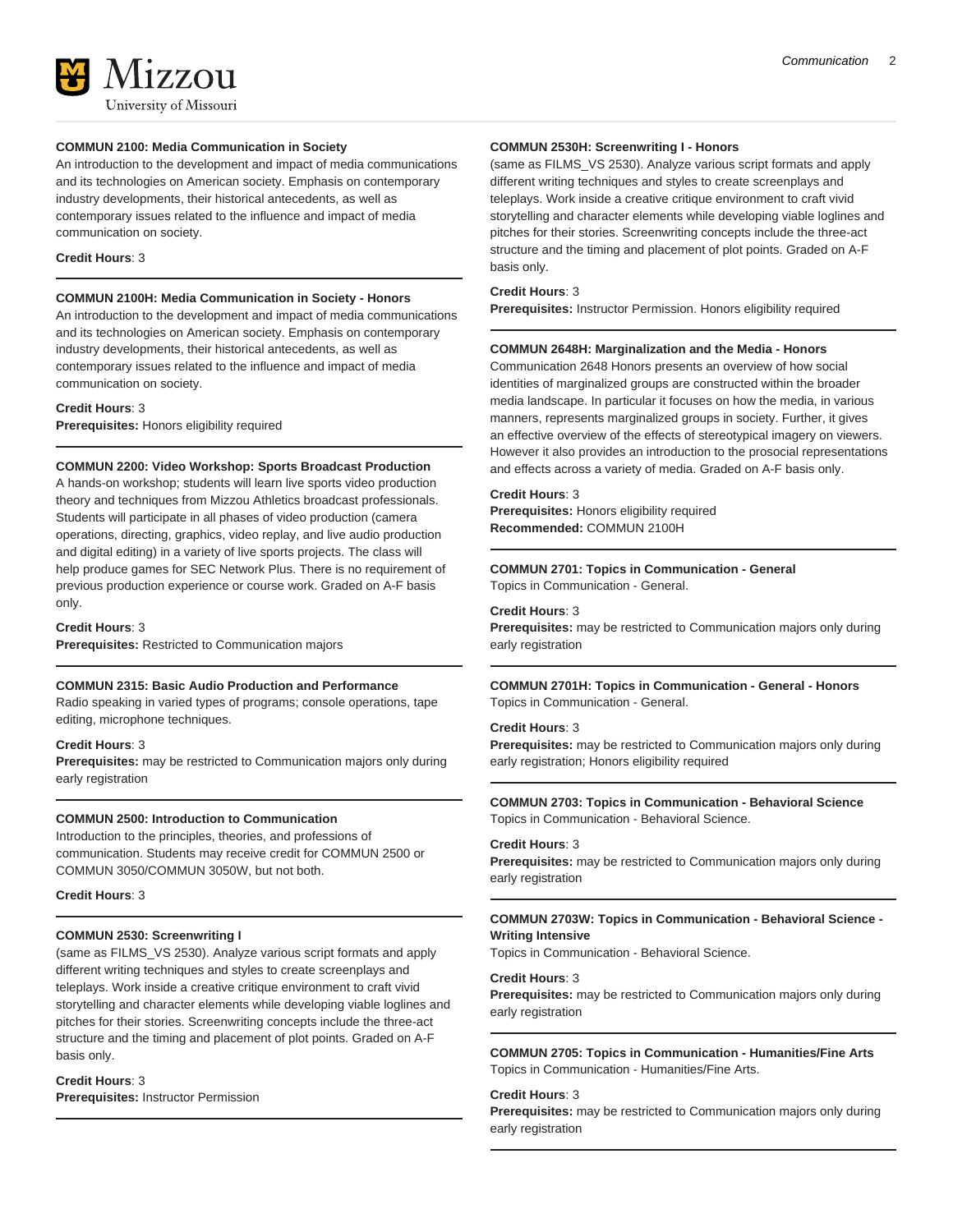

#### **COMMUN 2810: Story Development**

(same as DST\_VS 2810). In this course students will learn about storytelling across time and media, beginning with definitions and fundamentals of narrative and oral storytelling, theories of narrative and its cultural functions, and basic narrative analysis. The course then turns to the close study of structure, narration, character, plot, action, dialogue, and other narrative elements, with a wide variety of examples and prompts. Throughout the course, students practice the development of their own stories in multiple versions and formats, with attention to the ways that formal structures such as blogs, tweets, podcasts, and scripts affect their storytelling strategies. By the end of the course, students will produce a short shooting script or equivalent project ready for production. Thus, the course functions as preparation for audio-visual production courses in Communication, Film Studies, Media Studies, Film and Media Arts, and Digital Storytelling degree programs. Graded on A-F basis only.

#### **Credit Hours**: 3

**Prerequisites:** Consent of instructor

## **COMMUN 2880: Digital Storytelling Production I**

(same as ENGLSH 2880, DST\_VS 2880). Digital Storytelling Production I teaches agility with digital video technology through applied experiences. Assignments in digital video production emphasize how video narratives are created and how images and audio enhance the structure, mood, and theme of the narrative. Instruction will focus on planning a video production and developing the tools and practices in lighting, sound recording, image capturing, and editing. Graded on A-F basis only.

**Credit Hours**: 3

**Prerequisites:** COMMUN 1880 and consent of instructor

#### **COMMUN 3050: Survey of Communication Studies**

A survey of four main areas of the field communication, interpersonal, organizational, political, and mass communication.

#### **Credit Hours**: 3

**Prerequisites:** May be restricted to Communications majors through early registration

## **COMMUN 3050W: Survey of Communication Studies - Writing Intensive**

A survey of four main areas of the field communication, interpersonal, organizational, political, and mass communication.

#### **Credit Hours**: 3

**Prerequisites:** May be restricted to Communications majors through early registration

#### **COMMUN 3310: Message Design and Writing for the Media**

This course introduces students to writing for the media in various contexts including television, film and new media (e.g., websites and social media).

#### **Credit Hours**: 3

**Prerequisites:** COMMUN 2100. May be restricted to Communication majors only during early registration

#### **COMMUN 3390: Digital Production I**

Focus on building familiarity with video cameras, microphones, lighting, editing as well as the fundamentals of visual composition, (framing,

camera angles, story boards, and ways to visualize information) and processes and procedures for producing and directing.

#### **Credit Hours**: 3

**Prerequisites:** sophomore standing. May be restricted to Communication majors only during early registration

## **COMMUN 3395: Digital Production II**

Focus on advanced production work; more elaborate projects including digital shorts, music videos, and short documentaries; advanced editing, storyboards, and emphasis on developing narrative structure.

## **Credit Hours**: 3

**Prerequisites:** COMMUN 3390 or instructor's consent. May be restricted to Communication majors only during early registration

#### **COMMUN 3422: Communication Research Methods**

Focuses on writing and administering surveys, conducting field research, and designing experimental studies.

#### **Credit Hours**: 3

**Prerequisites:** sophomore standing and COMMUN 1200. May be restricted to Communication majors only during early registration

#### **COMMUN 3422H: Communication Research Methods - Honors**

Focuses on writing and administering surveys, conducting field research, and designing experimental studies.

#### **Credit Hours**: 3

**Prerequisites:** sophomore standing and COMMUN 1200; Honors eligibility required. May be restricted to Communication majors only during early registration

#### **COMMUN 3441: Nonverbal Communication**

Analysis of form and content of nonverbal communication. Emphasis on role of nonverbal cues in interpersonal communication.

#### **Credit Hours**: 3

**Prerequisites:** sophomore standing and COMMUN 1200. May be restricted to Communication majors only during early registration

#### **COMMUN 3460: Organizational Advocacy**

Theory and analysis of communication to promote organizational culture and image.

#### **Credit Hours**: 3

**Prerequisites:** sophomore standing. May be restricted to Communication majors during early registration

## **COMMUN 3470: Culture as Communication**

(same as ANTHRO 3470, LINGST 3470). Study of the influence of culture on communication processes. Examines topics such as the impact of values, languages, and nonverbal behavior on intercultural interaction.

## **Credit Hours**: 3

**Prerequisites:** sophomore standing. May be restricted to Communication majors only during early registration

#### **COMMUN 3490: Media Effects**

Survey of the topics, research, and theories in the study of media effects.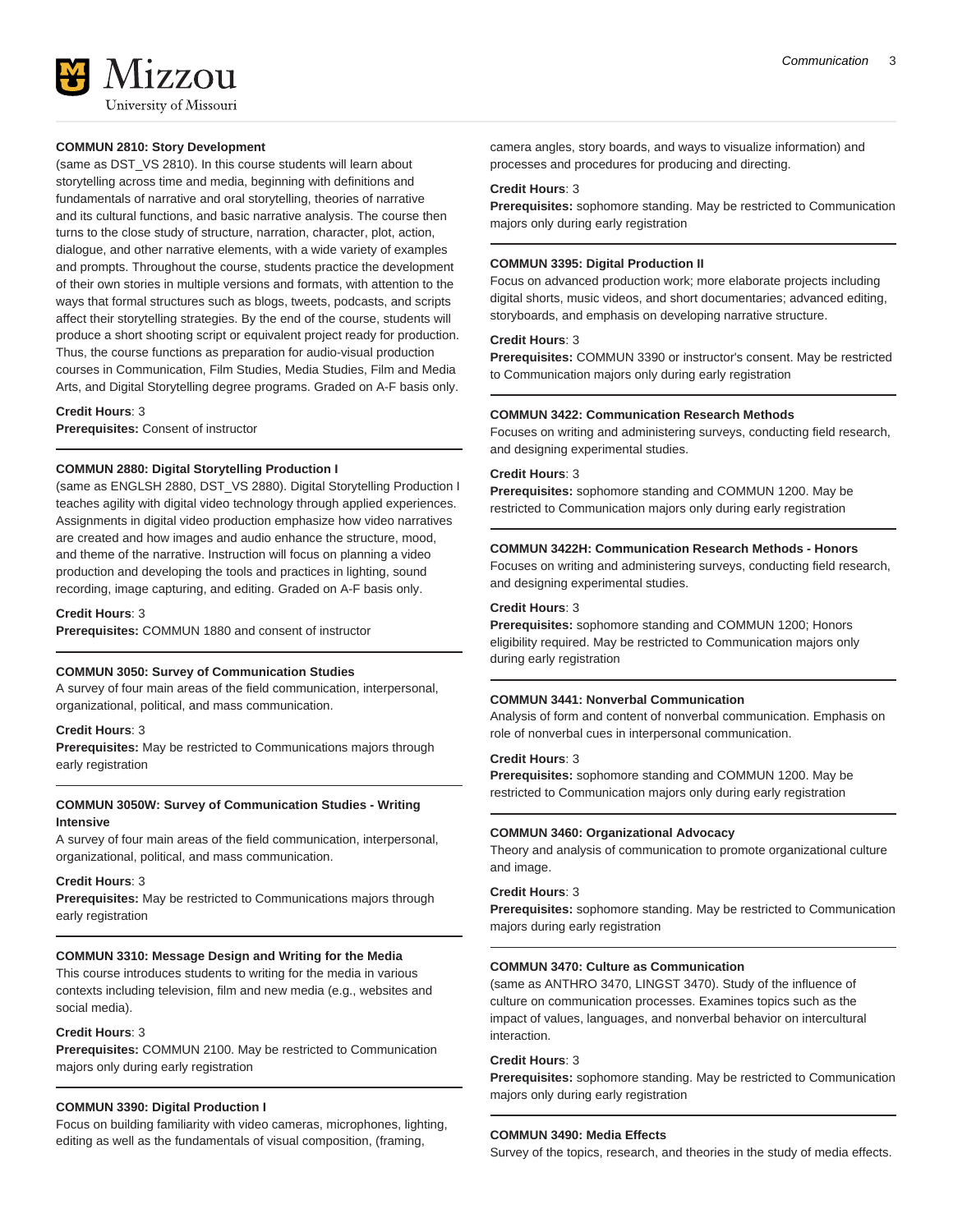

## **Credit Hours**: 3

**Prerequisites:** COMMUN 2100 or senior standing. May be restricted to Communication majors only during early registration

## **COMMUN 3525: Conflict and Communication**

Theory and analysis of communication in conflict situations across a variety of contexts.

## **Credit Hours**: 3

**Prerequisites:** sophomore standing required. May be restricted to Communication majors only during early registration

## **COMMUN 3561: Relational Communication**

Analysis of communication influences on relational identities and development.

## **Credit Hours**: 3

**Prerequisites:** sophomore standing and COMMUN 1200. May be restricted to Communication majors only during early registration

## **COMMUN 3570: Performance of Literature**

(same as ENGLSH 3570 and THEATR 3200). Analysis and oral interpretation of literary works. Graded on A-F basis only.

**Credit Hours**: 3

**Prerequisites:** sophomore standing

## **COMMUN 3571: Group Decision Making Processes**

(same as PEA\_ST 3521). Procedures and techniques for interpersonal communication and decision making in small groups.

## **Credit Hours**: 3

**Prerequisites:** sophomore standing. May be restricted to Communication majors only during early registration

## **COMMUN 3572: Argument and Advocacy**

Critical analysis and production of argument emphasizing evidence, reasoning, and refutation.

## **Credit Hours**: 3

**Prerequisites:** COMMUN 1200. May be restricted to Communication majors only during early registration

## **COMMUN 3572H: Argument and Advocacy - Honors**

Critical analysis and production of argument emphasizing evidence, reasoning, and refutation.

## **Credit Hours**: 3

**Prerequisites:** COMMUN 1200; Honors eligibility required. May be restricted to Communication majors only during early registration

## **COMMUN 3575: Business and Professional Communication**

Principles and practice of speech communication in business and professional settings. Emphasis on interviews, group conferences and personal presentations.

## **Credit Hours**: 3

**Prerequisites:** sophomore standing. May be restricted to Communication majors only during early registration

## **COMMUN 3575W: Business and Professional Communication - Writing Intensive**

Principles and practice of speech communication in business and professional settings. Emphasis on interviews, group conferences and personal presentations.

### **Credit Hours**: 3

**Prerequisites:** sophomore standing. May be restricted to Communication majors only during early registration

## **COMMUN 3580: Crisis Communication**

The theory and practice of corporate and political communication responses to crisis situations.

## **Credit Hours**: 3

**Prerequisites:** sophomore standing. May be restricted to Communication majors only during early registration

## **COMMUN 3701: Topics in Communication-General**

Organized study of selected topics. Subjects and earnable credit may vary from semester to semester. Departmental consent required for repetition.

#### **Credit Hours**: 3

**Prerequisites:** COMMUN 1200 and COMMUN 2100. May be restricted to Communication majors only during early registration

#### **COMMUN 3701W: Topics in Communication - General - Writing Intensive**

Topics in Communication - General.

## **Credit Hours**: 3

**Prerequisites:** may be restricted to Communication majors only during early registration

## **COMMUN 3703: Topics in Communication-Behavioral Sciences**

Organized study of selected topics. Subjects and earnable credit may vary from semester to semester. Departmental consent required for repetition.

#### **Credit Hour**: 1-99

**Prerequisites:** junior standing and instructor's consent, May be restricted to Communication majors only during early registration

## **COMMUN 3705: Topics in Communication-Humanities**

Organized study of selected topics. Subjects and earnable credit may vary from semester to semester. Departmental consent required for repetition.

#### **Credit Hour**: 1-99

**Prerequisites:** junior standing and instructor's consent. May be restricted to Communications majors only during early registration

## **COMMUN 4395: Professional Seminar in Television Production**

Application of principles to advanced television production, direction.

#### **Credit Hours**: 3

**Prerequisites:** COMMUN 3390 and instructor's consent. May be restricted to Communication majors only during early registration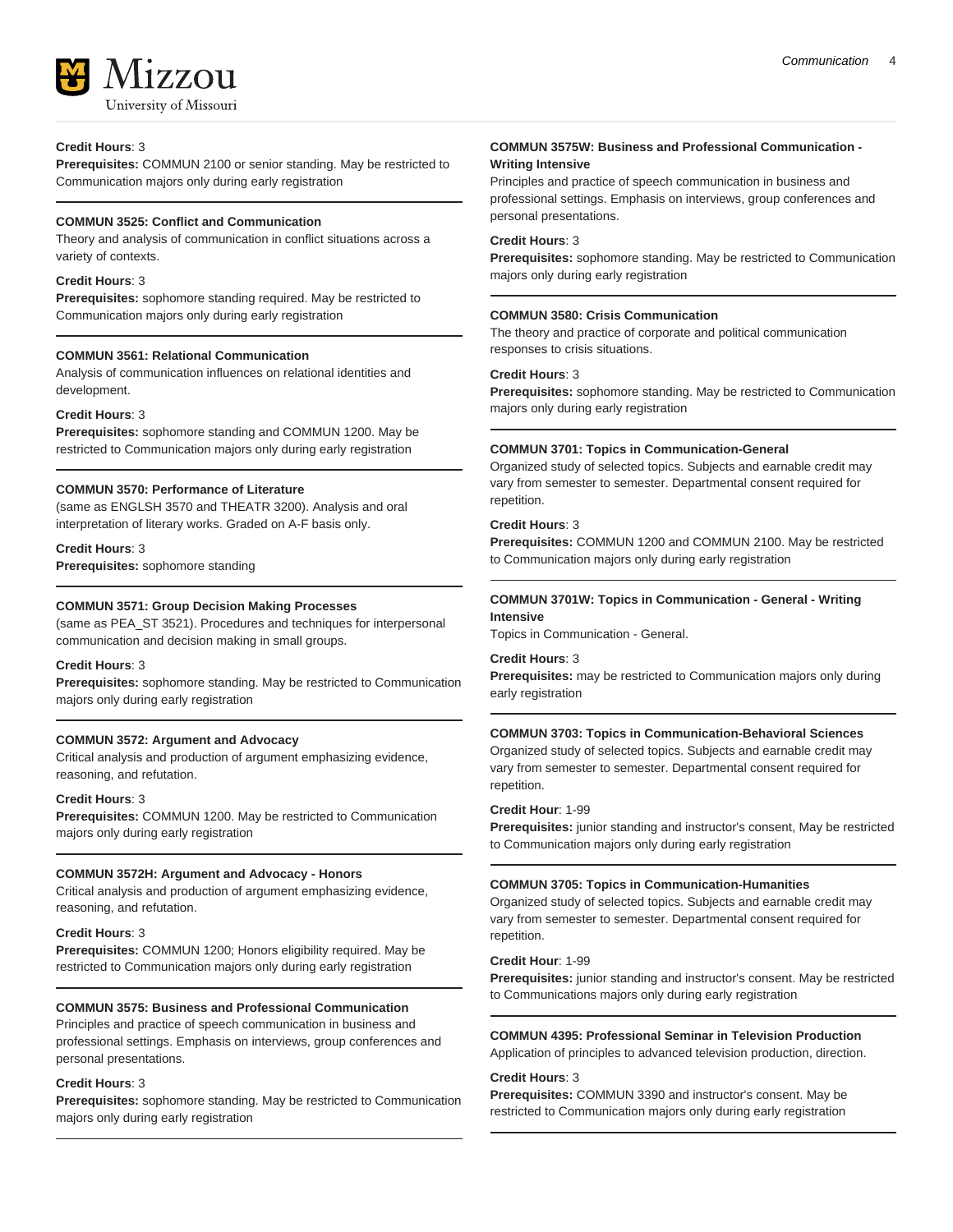

## **COMMUN 4412: Gender, Language, and Communication**

(same as LINGST 4412, ANTHRO 4412; cross-leveled with COMMUN 7412, LINGST 7412, ANTHRO 7412). Relationship among gender, language, nonverbal communication, and culture.

## **Credit Hours**: 3

**Prerequisites:** junior standing or departmental consent. May be restricted to Communication majors only during early registration

## **COMMUN 4420: Communicating Research and Scholarship**

Course is for undergraduate researchers, scholars, and artists to enhance communicating their research and scholarship to a variety of audiences and in multiple modes of communication. Students will use their own research, scholarly interests, and creative projects to create several communication pieces that may include abstracts/artist statements, press releases, elevator talks, manuscripts, presentations, posters, and short videos. Graded on A-F basis only.

## **Credit Hours**: 3

**Prerequisites:** Junior or Senior Standing. Permission of instructor

## **COMMUN 4420H: Communicating Research and Scholarship - Honors**

Course is for undergraduate researchers, scholars, and artists to enhance communicating their research and scholarship to a variety of audiences and in multiple modes of communication. Students will use their own research, scholarly interests, and creative projects to create several communication pieces that may include abstracts/artist statements, press releases, elevator talks, manuscripts, presentations, posters, and short videos. Graded on A-F basis only.

#### **Credit Hours**: 3

**Prerequisites:** Junior or Senior Standing; honors eligibility required. Permission of instructor

## **COMMUN 4420HW: Communicating Research and Scholarship - Honors/Writing Intensive**

Course is for undergraduate researchers, scholars, and artists to enhance communicating their research and scholarship to a variety of audiences and in multiple modes of communication. Students will use their own research, scholarly interests, and creative projects to create several communication pieces that may include abstracts/artist statements, press releases, elevator talks, manuscripts, presentations, posters, and short videos. Graded on A-F basis only.

## **Credit Hours**: 3

**Prerequisites:** Junior or Senior Standing; honors eligibility required. Permission of instructor

## **COMMUN 4420W: Communicating Research and Scholarship - Writing Intensive**

Course is for undergraduate researchers, scholars, and artists to enhance communicating their research and scholarship to a variety of audiences and in multiple modes of communication. Students will use their own research, scholarly interests, and creative projects to create several communication pieces that may include abstracts/artist statements, press releases, elevator talks, manuscripts, presentations, posters, and short videos. Graded on A-F basis only.

#### **Credit Hours**: 3

**Prerequisites:** Junior or Senior Standing. Permission of instructor

## **COMMUN 4440: Ethical Issues in Communication**

(same as PEA\_ST 4440; cross-leveled with COMMUN 7440). Exploration and analysis of ethical dimensions intrinsic to human communication.

#### **Credit Hours**: 3

**Prerequisites:** junior standing or departmental consent. May be restricted to Communication majors only during early registration

## **COMMUN 4473: Political Communication**

(cross-leveled with COMMUN 7473). Study of role and impact of communication in political campaigns; historical and contemporary study of influence by communication; case studies and practicum.

#### **Credit Hours**: 3

**Prerequisites:** junior standing or departmental consent. May be restricted to Communication majors only during early registration

## **COMMUN 4474: Theory and Research in Persuasion**

(cross-leveled with COMMUN 7474). Studies the persuasive process, attitude formation, modification.

## **Credit Hours**: 3

**Prerequisites:** junior standing and COMMUN 1200. May be restricted to Communication majors only during early registration

## **COMMUN 4476: Organizational Communication**

(cross-leveled with COMMUN 7476). Theories of communication systems and processes in organizational structures; study of communication behavior in formal and informal organizational settings.

#### **Credit Hours**: 3

**Prerequisites:** junior standing and COMMUN 1200. May be restricted to Communication majors only during early registration

## **COMMUN 4478: Communication Competencies for a Diverse Workplace**

Review of communication skills that can help students provide leadership around diversity and inclusion issues in the workplace, work more effective in diverse work environments, and make workplaces more welcoming and inclusive for everyone. Graded on A-F basis only.

## **Credit Hours**: 3

**Prerequisites:** Junior standing. May be restricted to Communication majors only during early registration

## **COMMUN 4491: Political Public Address**

Course focuses on the rhetorical criticism of public address; which involves analyzing the use of symbolic communication - primarily persuasive argument - in public settings on issues of political, social and cultural significance. Graded on A-F basis only.

## **Credit Hours**: 3

**Prerequisites:** COMMUN 1200 **Recommended:** COMMUN 3572

## **COMMUN 4510: Children's Communication**

Course focuses on the nature of children's communication. Students will examine the communicative abilities, practices, and behaviors of children ranging across preschool and school age years. Graded of A-F basis only.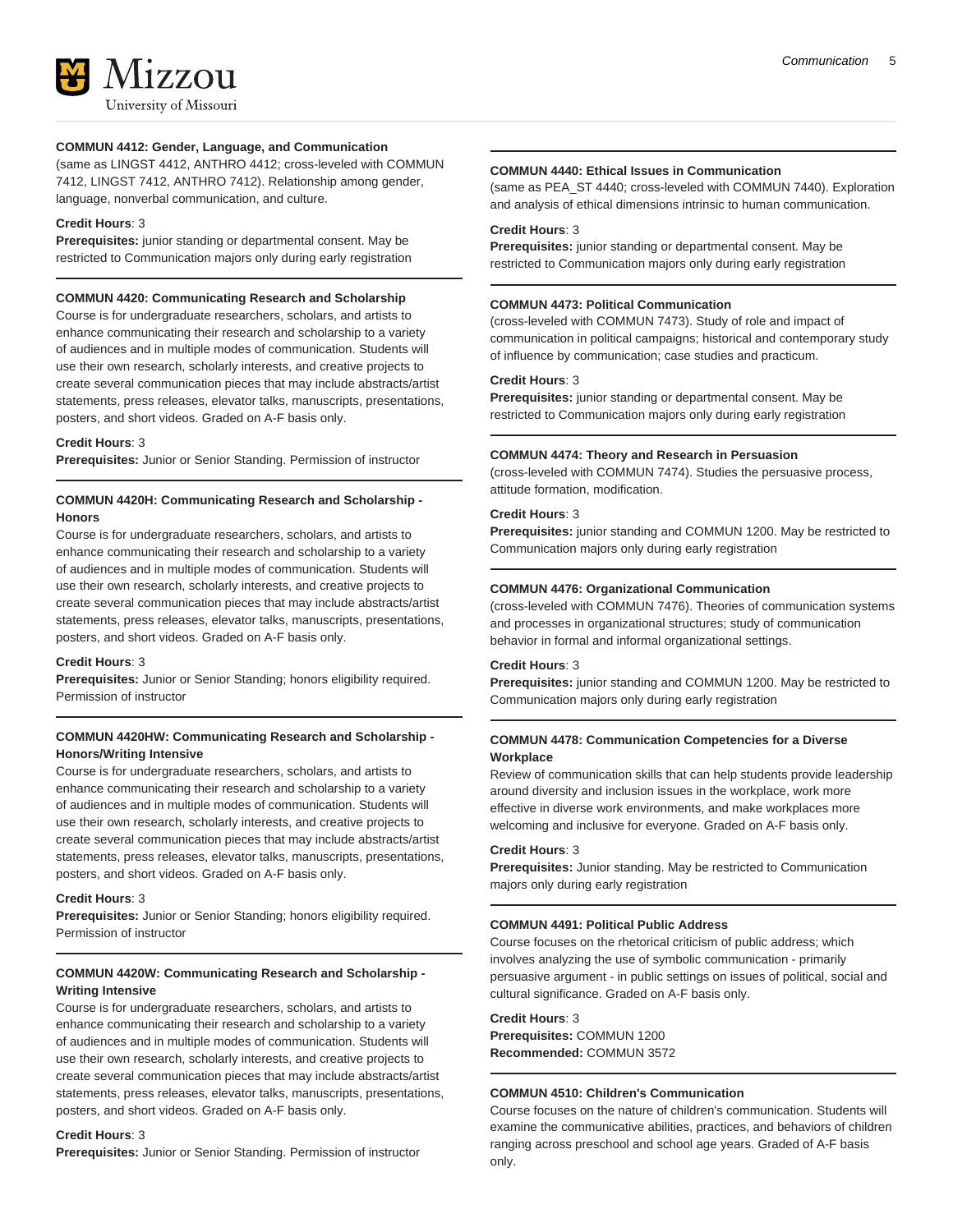

## **Credit Hours**: 3

**Prerequisites:** Junior standing or departmental consent. May be restricted to Communication majors only during early registration

## **COMMUN 4520: Family Communication**

(same as H\_D\_FS 4680; cross-leveled with COMMUN 7520, H\_D\_FS 7680). Analysis of the functions and processes of communication within families.

## **Credit Hours**: 3

**Prerequisites:** junior standing or departmental consent. May be restricted to Communication majors only during early registration

## **COMMUN 4530: Health Communication**

(cross-leveled with COMMUN 7530). A general overview of the impact of communication on health, including doctor/patient communication and health campaigns. Graded on A-F basis only.

**Credit Hours**: 3

## **COMMUN 4628: Children, Adolescents and the Media**

Focus on social scientific research concerning the mass media and social media in the lives of children and adolescents. The course centers on media effects literature and controversies relevant to child and adolescent media users. Course involves readings, lectures, discussions of theories, concepts, methods, and findings. We will also consider social implication and personal choices in media use. Graded on A-F basis only.

#### **Credit Hours**: 3

**Prerequisites:** junior standing required

## **COMMUN 4638: New Technologies and Communication**

(cross-leveled with COMMUN 7638). Explores the social implications of new technologies designed for communication. Assumes basic computer knowledge.

#### **Credit Hours**: 3

**Prerequisites:** junior standing or instructor's consent. May be restricted to Communication Majors only during early registration

#### **COMMUN 4648: Race, Ethnicity, and the Media**

Presents an overview of how social identities of race and ethnicity are constructed within the media landscape. Provides an overview of the effects of stereotypical imagery and prosocial representations on users across a variety of media. Graded on A-F basis only.

**Credit Hours**: 3 **Recommended:** COMMUN 2100

## **COMMUN 4648H: Race, Ethnicity, and the Media - Honors**

Presents an overview of how social identities of race and ethnicity are constructed within the media landscape. Provides an overview of the effects of stereotypical imagery and prosocial representations on users across a variety of media. Graded on A-F basis only.

#### **Credit Hours**: 3

**Prerequisites:** Honors eligibility required **Recommended:** COMMUN 2100

#### **COMMUN 4701: Topics in Communication-General**

Organized study of selected topics. Subjects and earnable credit may vary from semester to semester. Departmental consent required for repetition.

## **Credit Hour**: 1-99

**Prerequisites:** junior standing and instructor's consent. May be restricted to Communication majors only during early registration

#### **COMMUN 4705: Topics in Communication-Humanities**

Organized study of selected topics. Subjects and earnable credit may vary from semester to semester. Departmental consent for repetition.

### **Credit Hour**: 1-99

**Prerequisites:** junior standing and instructor's consent. May be restricted to Communication majors only during early registration

#### **COMMUN 4880: Digital Storytelling Production II**

(same as ENGLSH 4880, DST\_VS 4880). Digital Storytelling Production II introduces students to advanced techniques in digital storytelling production, while further developing skills in script writing, storyboarding, Adobe Premiere Pro, and video production with DSLR cameras. Assignments in digital video production emphasize how video narratives are created and how images and audio enhance the structure, mood, and theme of the narrative. Instruction will focus on planning a video production and developing the tools and practices in lighting, sound recording, image capturing, and editing. Graded on A-F basis only.

## **Credit Hours**: 3

**Prerequisites:** Consent of instructor **Recommended:** COMMUN 1880 and COMMUN 2880

#### **COMMUN 4940: Internship**

Directed professional experience within and outside the University in communication-related fields or organizations. Graded on A-F basis only.

#### **Credit Hour**: 1-6

**Prerequisites:** Instructor's consent. Restricted to Communication majors

#### **COMMUN 4950: Research Project**

Student contributes to a research project with approved goals and a final written report. As part of the project, student will read articles in the communication research literature. Project can be independent or in conjunction with a faculty research project. Course may be repeated once for credit. Graded on A-F basis only

## **Credit Hour**: 1-3

**Prerequisites:** COMMUN 3050; junior standing and instructor's consent. Approval by a faculty member who will serve as project supervisor

## **COMMUN 4960: Directed Reading**

Independent reading, reports.

## **Credit Hour**: 1-99 **Prerequisites:** junior standing or instructor's consent

## **COMMUN 4970: Communication Practicum**

Special applied instruction in an advanced area of communication or media. Graded on S/U basis only.

**Credit Hour**: 1-3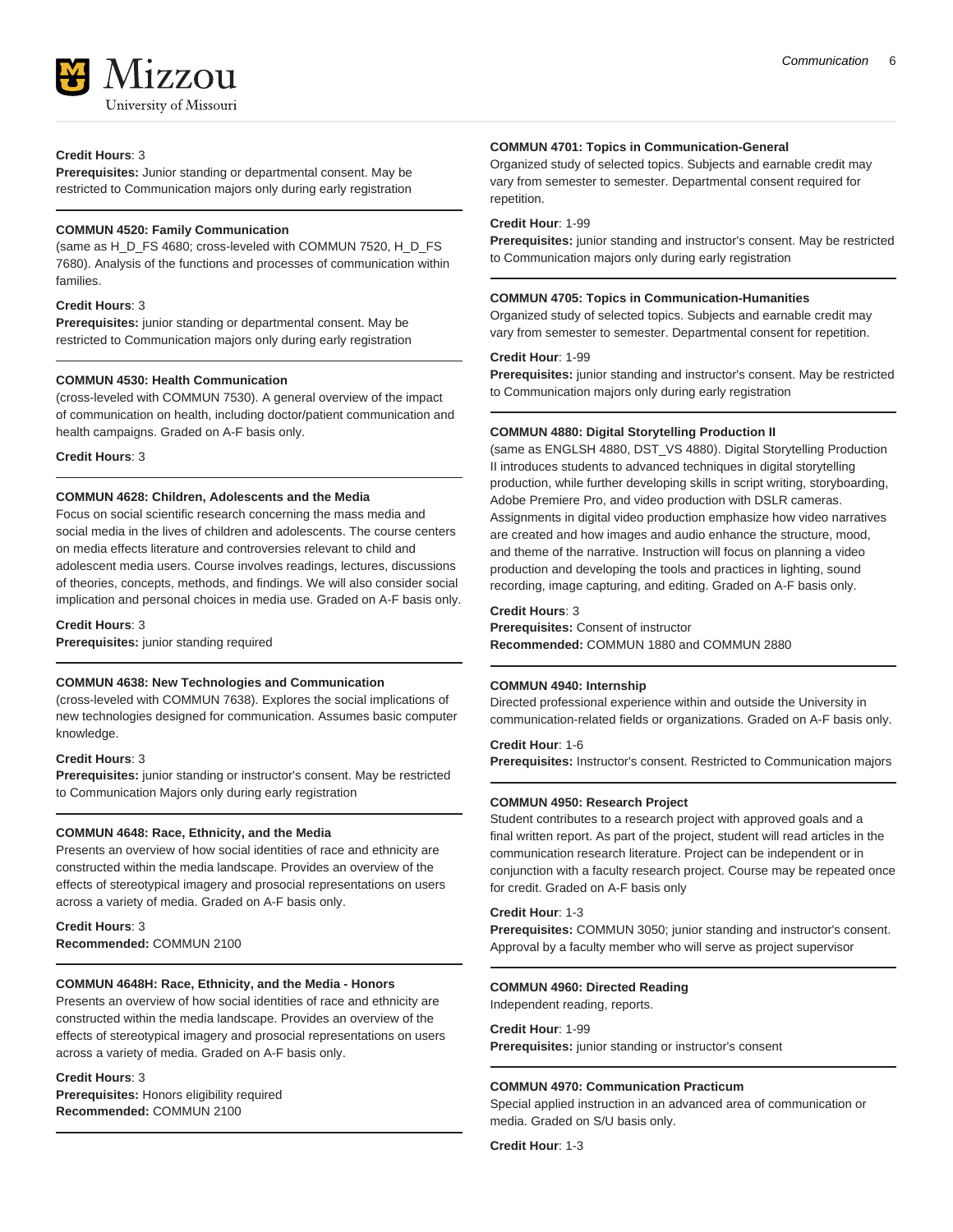

**Prerequisites:** COMMUN 1200, COMMUN 3050, Communication major with junior standing and GPA of 2.5

#### **COMMUN 4974: Senior Project**

Integration and adaptation of communication theories to an applied communication problem. Required for all majors.

#### **Credit Hours**: 3

**Prerequisites:** admission to department, senior standing, and departmental consent

#### **COMMUN 7412: Gender, Language, and Communication**

(same as LINGST 7412, ANTHRO 7412; cross-leveled with COMMUN 4412, LINGST 4412, ANTHRO 4412). Relationship among gender, language, nonverbal communication, and culture.

**Credit Hours**: 3

#### **COMMUN 7473: Political Communication**

(cross-leveled with COMMUN 4473). Study of role and impact of communication in political campaigns; historical and contemporary study of influence by communication; case studies and practicum.

### **Credit Hours**: 3

**Prerequisites:** graduate standing or departmental consent

#### **COMMUN 7530: Health Communication**

A general overview of the impact of communication on health, including doctor/patient communication and health campaigns. Graded on A-F basis only.

**Credit Hours**: 3

#### **COMMUN 7638: New Technologies and Communication**

Explores the social implications of new technologies designed for communication. Assumes basic computer knowledge.

**Credit Hours**: 3

#### **COMMUN 8000: Pro-Seminar in Communication**

Obtaining a graduate degree requires that students become excellent researchers, teachers, and colleagues. To support learning toward these proficiencies, the Pro-Seminar course supplements classroom learning and faculty mentoring through formal departmental offerings. Graded on S/U basis only.

#### **Credit Hour**: 1

#### **COMMUN 8001: Topics in Communication-General**

Study of selected topics in communication. Topic and credit may vary semester to semester. Repeatable upon consent of department.

#### **Credit Hours**: 3

**Prerequisites:** instructor's consent

#### **COMMUN 8085: Problems**

Individual study not leading to thesis or dissertation.

**Credit Hour**: 1-99 **Prerequisites:** instructor's consent

#### **COMMUN 8090: Master's Thesis Research in Communication** Research leading to thesis. Graded on a S/U basis only.

**Credit Hour**: 1-99 **Prerequisites:** instructor's consent

**COMMUN 8110: Introduction to Graduate Study in Communication** Orientation to the field. Introduction to research methods. Production of research proposal. Emphasizes scholarly style of writing.

**Credit Hours**: 3

## **COMMUN 8120: Introduction to Communication Research Methods**

Introduction to communication research, including research design and academic writing.

**Credit Hours**: 3

#### **COMMUN 8130: Topics in Qualitative Research Methods**

Examination of assumptions and techniques of qualitative methods adopting an interpretive framework for analyzing communication phenomena. May be repeated for credit.

**Credit Hours**: 3

## **COMMUN 8140: Content Analysis**

Introduction to content analysis as a method. Students will learn about issues of sampling, codebook construction, intercoder reliability, validity, and analysis of content analytic data, including computer assisted content analysis.

**Credit Hours**: 3

#### **COMMUN 8160: Rhetorical Criticism**

Principles, practice criticism (description, analysis, evaluation) of rhetorical artifacts.

**Credit Hours**: 3

**II**

## **COMMUN 8170: Seminar in Quantitative Methods in Communication**

The focus of this course will be the study and practice of various multivariate statistical methods commonly used in communication research. Graded on A-F basis only.

**Credit Hours**: 3

**Prerequisites:** COMMUN 8120; instructor's consent required

#### **COMMUN 8180: Advanced Topics in Quantitative Methods**

Seminar in advanced topics in quantitative methods and statistics. Topics will vary. Course may be repeated up to two times for a total of six credit hours. Graded on A-F basis only.

**Credit Hours**: 3 **Prerequisites:** COMMUN 8120

#### **COMMUN 8310: Seminar in Interpersonal Communication**

Examines theory and research concerning face-to-face dyadic interactions. Emphasis on context of interpersonal communication events and processes of interactional management.

**Credit Hours**: 3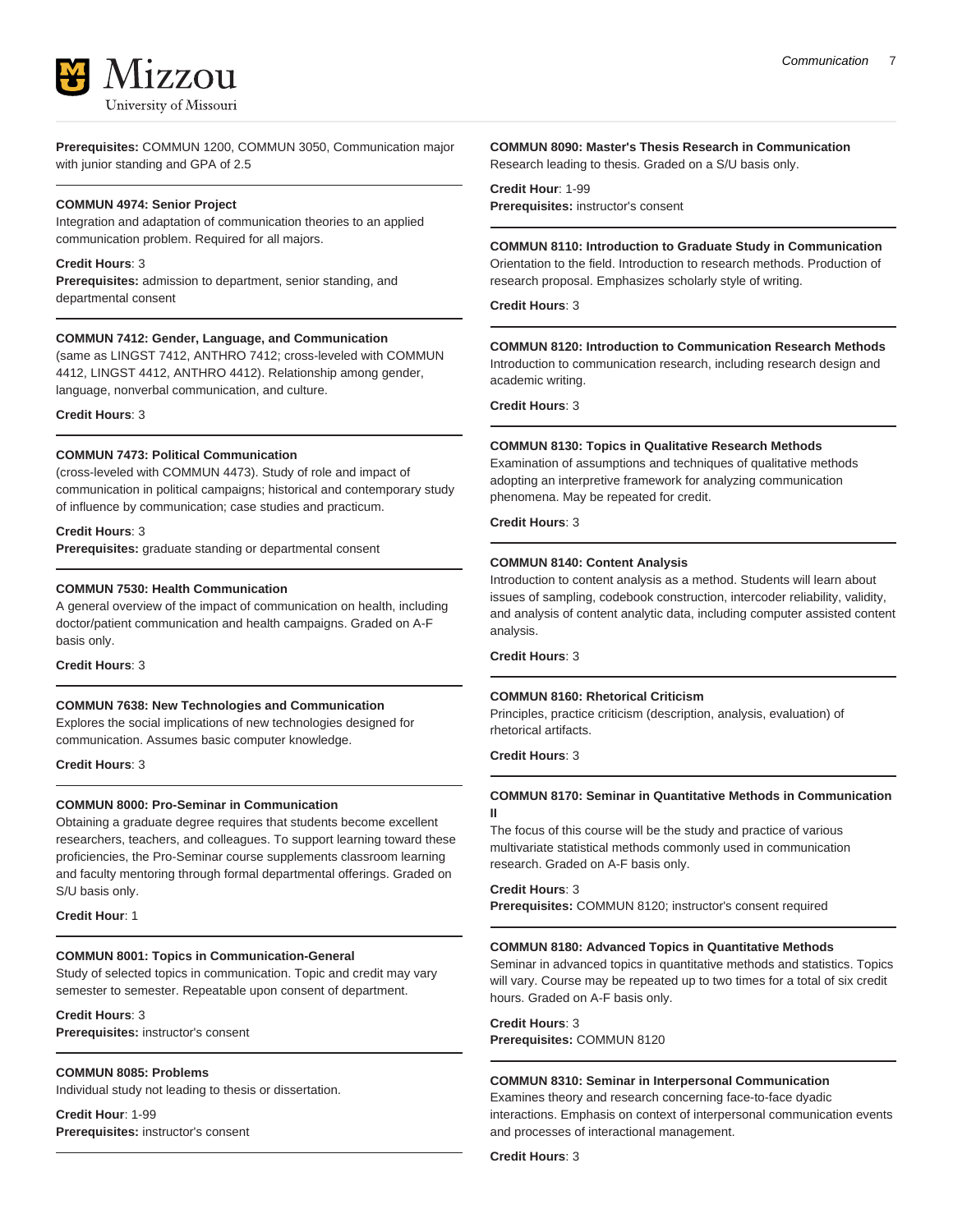

#### **COMMUN 8410: Seminar in Organizational Communication Theory**

Exploration of the theoretical foundations of interpersonal communication in the organization, groups and team development, leadership, organizational decision making, motivation and power, bureaucracy, new information technologies, organizational effectiveness and the change process.

#### **Credit Hours**: 3

#### **COMMUN 8510: Seminar in Mediated Communication Theory**

This course will offer graduate students a broad overview of extant theories employed in the study of mediated communication. The class will be a survey of theory from foundation to modern conceptions of the study of mediated communication, from mass communication to interactive media contexts.

**Credit Hours**: 3

#### **COMMUN 8610: Survey of Political Communication**

Survey of theory and research on political communication; emphasis on messages and audience responses to messages.

**Credit Hours**: 3

#### **COMMUN 9050: Research**

Completes comprehensive exams and writes a literature review.

**Credit Hour**: 1-9

## **COMMUN 9090: Doctoral Dissertation Research in Communication**

Research leading to dissertation. Graded on a S/U basis only.

**Credit Hour**: 1-99 **Prerequisites:** instructor's consent

## **COMMUN 9170: Research Practicum**

Student conducts research under close supervision of faculty mentor. Goal: produce research report suitable for submission as convention paper, article, or book chapter. May be repeated once for credit.

#### **Credit Hours**: 3

**Prerequisites:** consent of mentor required; for advanced graduate students

#### **COMMUN 9280: Seminar in Communication Theory**

Examines the nature of theory, the assumptions underlying theoretical approaches to communication, and surveys themes in contemporary communication theories.

**Credit Hours**: 3

#### **COMMUN 9310: Seminar in Family Communication**

Examines research and theory of family communication; focus on family communication patterns and processes, emphasis on key conceptual, methodological and theoretical aspects of family communication scholarship and research on family forms, processes and outcomes. Graded on A-F basis only.

**Credit Hours**: 3

#### **COMMUN 9330: Topics in Interpersonal and Family Communication**

The course will review theory and research on topics related to the study of family communication and/or interpersonal communication. Subjects will rotate and include areas such as relational conflict, gender communication, narrative theory, family diversity, or intercultural communication.

## **Credit Hours**: 3

**Prerequisites:** instructor's consent

#### **COMMUN 9430: Topics in Organizational Communication**

Examination of theory and research in selected areas of organizational communication. Topics vary by semester. Topics may include socialization, power, gender, emotions, and others. May be repeated for credit.

**Credit Hours**: 3

#### **COMMUN 9460: Topics in Political Communication**

Examination of theory and research in selected areas of political communication. Topics vary by semester. Topics may include political polarization, political socialization, politics and the media, political advertising, politics and new media.

## **Credit Hours**: 3

#### **COMMUN 9520: Seminar in Media Processes and Effects**

Explores current research in the processes and effects of mediated communication. Readings pertain to the current social and psychological effects of media on users.

## **Credit Hours**: 3

#### **COMMUN 9530: Topics in Mediated Communication**

Examination of theory and research in selected areas of mediated communication. Topics vary by semester. Topics include mass media and social relationships, digital media, social identity and media, health and media, and media diversity. May be repeated two times for credit.

## **Credit Hours**: 3

#### **COMMUN 9610: Seminar in Disaster, Crisis, and Risk**

This course examines several lines of research from multiple disciplines that influence communication during disasters, crises, and emergencies. Topics may include federal government paradigms for disaster communication, crisis communication perspectives, risk perception, resilience, social media and emerging technologies in disasters, and media coverage of disasters.

**Credit Hours**: 3

#### **COMMUN 9620: Political Campaign Debates**

Theory and research on political campaign debates applied to analyses of candidate debates. Focus on primary and general presidential debates.

**Credit Hours**: 3